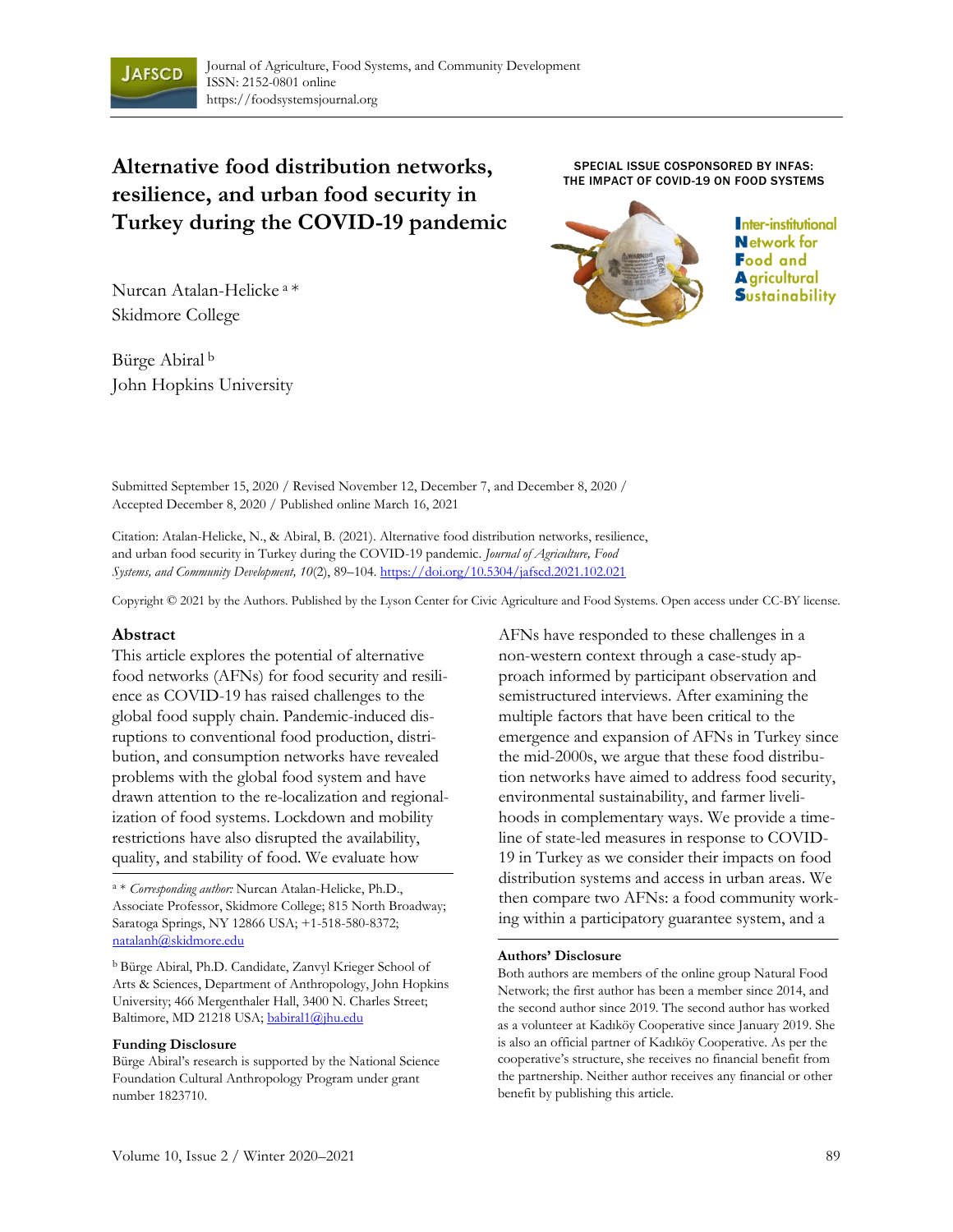consumer cooperative that connects producers and consumers in urban areas. Although the two AFNs faced initial challenges due to disruptions in delivery services and lockdowns, they have been able to continue their services and address increasing demand. They also provided special solidarity packages for those adversely affected by the economic impacts of COVID-19. By building on the existing networks and relationships of trust between consumers and producers, and the capacity and willingness of producers to adapt to the new regulatory environment, the two AFNs have been able to continue their activities and start new initiatives.

## **Keywords**

Alternative Food Networks, COVID-19, Turkey, Pandemic, Food Security, Resilience

## **Introduction**

The COVID-19 pandemic has disrupted global food supply chains and exposed systemic weaknesses (Zurayk, 2020). Whereas some places have suffered from empty grocery shelves, others have experienced food loss due to fresh produce accumulating at farms (Held, 2020; Torero Cullen, 2020). As more people live in urban areas and depend on markets and distribution networks, social distancing measures have limited the internal and external logistics of food distribution networks. The short-term impacts of COVID-19 may also differ across the global North and South (Chin, 2020; Crush & Si, 2020; Skerritt, Patton, & Onu, 2020). Outbreaks of the disease and a lack of personal protective equipment have undermined the operation of food processing plants, food harvests, and market operations. At the same time, consumers have faced purchasing limits, higher prices, or fewer choices (Elejalde-Ruiz, 2020; Gallagher & Kirkland, 2020).

Although the long-term impacts of the COVID-19 outbreak remain unclear, the pandemic has raised new questions about food security and resilience. Here, we define food system resilience as the capacity and ability to withstand and overcome disturbances (Worstell & Green, 2017). As the scope of the crisis continues to be assessed, several authors have called for food systems to strengthen their resilience by becoming more localized (Clapp, 2020; Held, 2020; Temürcü, 2020). The spread of COVID-19 has adversely and unevenly affected producers, transporters, processors, retailers, vendors, and consumers in local and national food systems by affecting the availability of food, access to it and its stability (Béné, 2020). Implicit in calls for more resilient local food systems has been the understanding that the global food system has remained as fragile as ever.

Recent academic literature on alternative food networks (AFNs) has given attention to these calls for the localization of food systems. Localization often refers to shortening the supply chain by eliminating, for instance, intermediary distributors, and increasing the geographic proximity between producers and consumers. Such place-based alternatives offer self-sufficiency while ensuring traceability. AFNs also promote alternatives to global industrial food production, including fair treatment of workers and sustainable agricultural production (Chase & Grubinger, 2014). As in the case of food hubs or cooperatives, AFNs expand local food distribution networks and help small farmers access larger markets and preserve their livelihoods (Perrett & Jackson, 2015).

Despite well-established research on AFNs and their contributions to food security and resilience, 1 the existing literature gives inadequate attention to the role of AFNs in the global South and their contributions to food systems (Pratley & Dodson, 2014). Likewise, during the pandemic, we have heard more about COVID-19 responses from the global North. <sup>2</sup> This paper aims to close this gap in the literature. By considering a case study from Turkey, we discuss how two AFNs that have been connecting producers and consumers effectively in urban areas of the country have responded to the COVID-19 pandemic, which challenges these net-

<sup>1</sup> See the Ackerman-Leist (2013) and Jarosz (2008) for a case study of the U.S.; Levkoe (2014); Sumner, Mair & Nelson (2010) for Canada; Larder, Lyons & Woolcock (2014) for Australia and Blake, Mellor & Crane (2010) for U.K.

<sup>2</sup> Food studies journals published in English, including the *Agriculture Human Values, Gastronomica, Food and Foodways*, and this journal have published articles and reflections on the impact of COVID-19 and food systems starting in the summer and fall of 2020.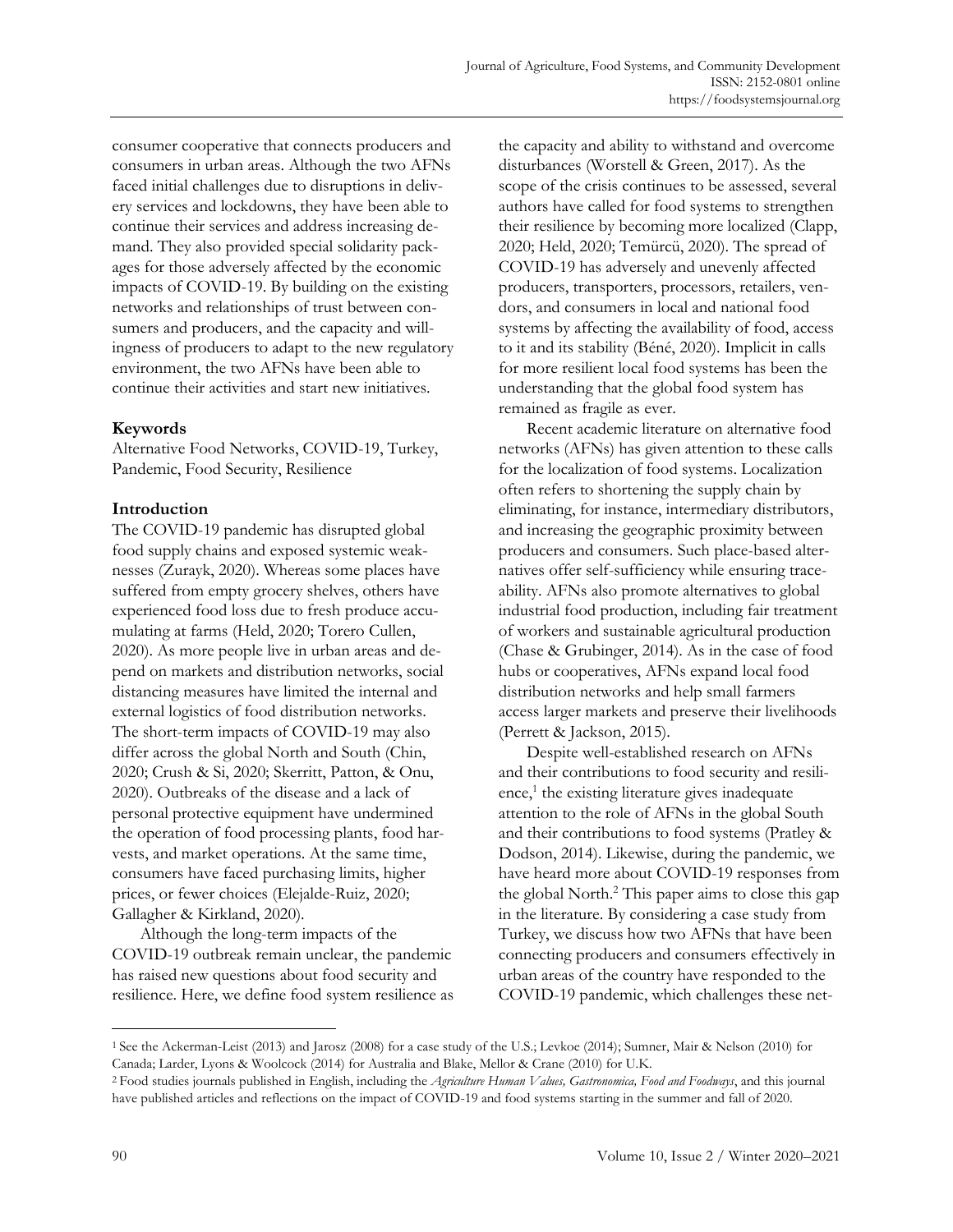works have faced in the short term, and what kinds of promises they hold for the localization of food systems. We focus on two AFNs: the online Natural Food, Conscious Nutrition Network food hub (Doğal Besin, Bilinçli Beslenme Ağı, referred to as Natural Food Network hereafter) and a consumer cooperative, Kadıköy Cooperative. These AFNs operate in two urban centers respectively: Ankara, Turkey's capital, and Istanbul, the country's financial center, where 18% of its population resides. Istanbul also constitutes about one-third of the food transportation flows in Turkey (Aslan & Demir, 2018). We argue that these AFNs were able to continue their distribution under serious lockdown and mobility restrictions during the initial months of COVID-19 due to the diversity of producers within their networks, their flexibility in procurement and distribution, and the ability of their producers to use household labor. They were also able to adapt quickly and respond to disruption in a way that did not undermine the well-being of the producers or consumers in their networks. However, due to lockdown measures affecting those over the age of 65 and those with chronic health conditions, not all producers were able to connect to consumers immediately. 3

In the new regulatory environment that has emerged after COVID-19, these two AFNs have been quick to address challenges on the consumption side with calls for solidarity, adjusted work hours, and practices conforming to new mandates for social distancing. They have also continued to serve urban consumer centers with fresh, healthy, and good food.<sup>4</sup> On the producer side, they have coordinated the smooth movement of fresh and processed food items so that their food would not be wasted and nutritious food would be available for consumers. Their adaptations to the new and changing regulations have been swift. Although delays in mail deliveries for the Natural Food

Network and reductions in Kadıköy Cooperative's hours of operation decreased both organizations' interactions with consumers, both have been able to continue food distribution and maintain relatively normal operations. As the two cases demonstrate, stronger local and regional food systems have ensured both economic opportunity for small producers and access to fresh and clean food for consumers in densely populated urban centers during and after disturbances. Both AFNs have also adapted to offer solidarity purchases where producers and consumers purchase items for people in need in Ankara and Istanbul, suggesting that the AFNs have the capacity to move quickly to respond to food security aftershocks.

After a review of relevant scholarship, we discuss the emergence and roles of AFNs in Turkey. Then we chronicle the regulatory measures taken in Turkey in response to COVID-19. After outlining our methodology, we move to the case studies. We examine in detail the organizational background of the Natural Food Network and Kadıköy Cooperative and focus on their responses to COVID-19. These case studies scrutinize how each organization reacted with new approaches to the changing regulatory environment and to the new challenge of food insecurity raised due to the pandemic. We end with a discussion comparing the responses of these two AFNs and evaluate their ability to respond to disturbance, while also acknowledging their limitations.

## **Background**

### *Alternative Food Networks*

AFNs emerged as a response to the environmental externalities of the industrialized and globalized food system and to pervasive social and economic inequalities (Alkon & Guthman, 2017; Chase & Grubinger, 2014; Holt Giménez & Shattuck, 2011).

<sup>3</sup> According to the Turkish Chamber of Agricultural Engineers, most of the producers in conventional agriculture as well as AFNs in Turkey are over the age of 55 (Değirmenci, 2020).

<sup>4</sup> AFNs in Turkey use different descriptors to define the food they circulate: While not all of the food distributed through AFNs is certified as organic, they emphasize descriptors as fresh, clean, healthy, good, just food to define production following agroecological principles that also respect and preserve local seeds and farm labor justice. A lack of trust in private certification agencies and the difficulties faced by smallholders in accessing certification make organic certification unnecessary, if not undesirable, for many (see Soysal Al & Küçük, 2019). For that reason, these networks rely on different forms of trust-building, such as the establishment of participatory guarantee systems (PGS).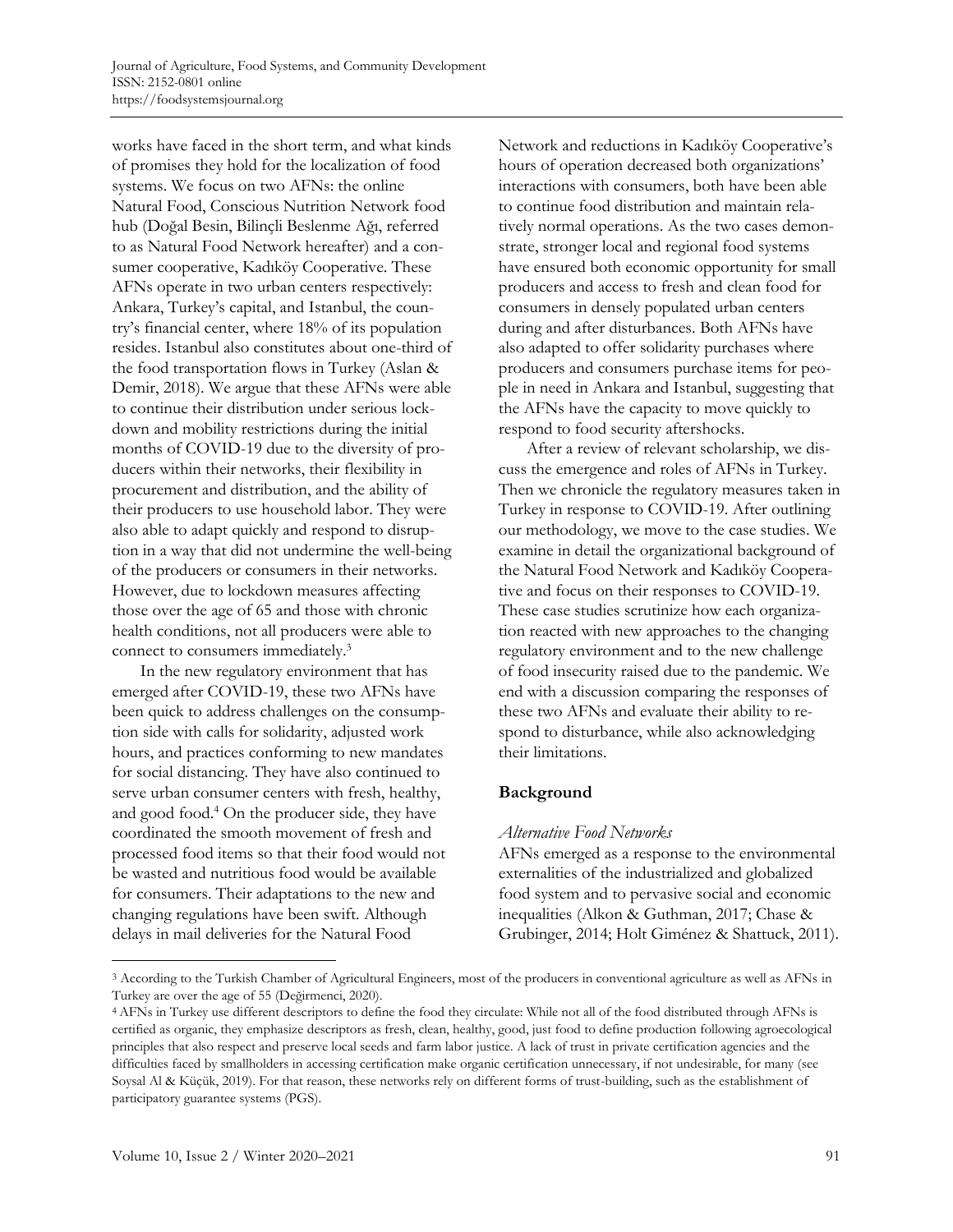As such, they represent "efforts to respatialize and resocialize food production, distribution and consumption" (Jarosz, 2008, p. 231). AFNs not only procure and distribute food through alternative channels, such as farmers markets, consumer cooperatives, and premium specialty food and voluntary labels (fair trade, organic, etc.), they also offer a range of food-related activities (Ackerman-Leist, 2013).<sup>5</sup> By eliminating intermediaries from the process, direct marketing efforts by AFNs bring producers and consumers together and help them develop bonds of trust. These trust relationships bypass third-party certification systems and allow participatory guarantee systems (PGSs)<sup>6</sup> to ensure the quality of food (Loconto & Hatanaka, 2018). Producers within AFNs often prohibit or strive to limit the use of certain conventional inputs and practices, think about the ecological footprint of food production from seed to waste, and incorporate diverse practices and crops (Chase & Grubinger, 2014).

Different values shape the work of AFNs. At their heart is a desire for decentralization, independence from fossil fuels and other inputs, community at local and regional levels, harmony with nature, diversity in practices and crops, and restraint from abusing nature, workers, and animals (Sumner et al., 2010). Several AFNs, particularly those in the global South, consciously resist corporatization (Fraser, 2017; Holt Giménez & Shattuck, 2011). Thus, some producers within AFNs reject genetically modified (GM) agriculture and seeds, citing implications for patenting life,

ecosystem impacts, and ethical concerns. AFNs have increased the availability and variety of locally grown foods in several communities (Nelson & Stroink, 2014). Cooperative food systems, a subset of AFNs, create a web of mutually beneficial activities for producers and consumers. Based on their commitment to cooperation and democratic processes, they also aim to reshape the dominant social-economic organization of food systems (Sumner, McMurtry, & Renglich, 2014). AFNs face tension in balancing the affordability of local, organic, or healthy food with viable incomes for producers, but their emphasis on local food systems creates complex adaptive systems (Nelson & Stroink, 2014).

Scholarly literature has also considered problems associated with alternative foodscapes. 7 Although AFNs have defied simplistic categorization, many have responded to injustices and problems of the corporate food regime through various methods and practices, within and across countries (Fraser, 2017). As they incorporate strategies from anti-hunger and food sovereignty initiatives, support small farms and local production, and advocate for sustainable agriculture, clean food, and health, AFNs have occupied an oppositional status and enjoyed transformative potential to deliver progressive systemic change in food provisioning (Goodman & Goodman, 2009).

### *AFNs in the Turkish Context*

An upper-middle-income economy, Turkey has achieved significant economic and social develop-

<sup>5</sup> Other activities AFNs engage in include, but are not limited to, educating about and growing food; developing formal policy and infrastructure; implementing initiatives reconnecting producers and consumers such as field days; conserving agricultural land; and developing mechanisms to enable the participation of all consumers (Ackerman-Leist, 2013).

<sup>6</sup> Participatory guarantee systems (PGS) are networks that consist of farmers, experts, public sector officials, food service agents, and consumers. They reallocate authority away from experts to a multistakeholder group. They help certify producers based on active participation of stakeholders and are built on a foundation of trust, social networks, and knowledge exchange. Connecting consumers to producers, the PGSs "create a local system of production and consumption whereby multiple stakeholders experiment with sustainable agriculture technologies on farms, but also collectively ensure that the organic agriculture techniques are adopted by setting standards and verifying their compliance" (Loconto & Hatanaka, 2018, p. 415).

<sup>7</sup> AFNs were criticized for allowing the privileged class to continue consumption by emphasizing the sale of alternatives (Allen, 2008). AFNs were also criticized for failing to address structural problems in the system, such as the state's responsibility in regulating environment and health (Alkon & Guthman, 2017). As organic and fair trade labels become more popular, these production methods can also be co-opted by multinational corporations and supermarket chains (Fraser, 2017; Guthman, 2004). Some labels may not always live up to the standards they put forth (Besky 2014). In the U.S., the sustainable agriculture movement has also been criticized for privileging the economic needs of small and organic producers rather than addressing the needs of low-income people (Guthman, Morris, & Allen, 2006).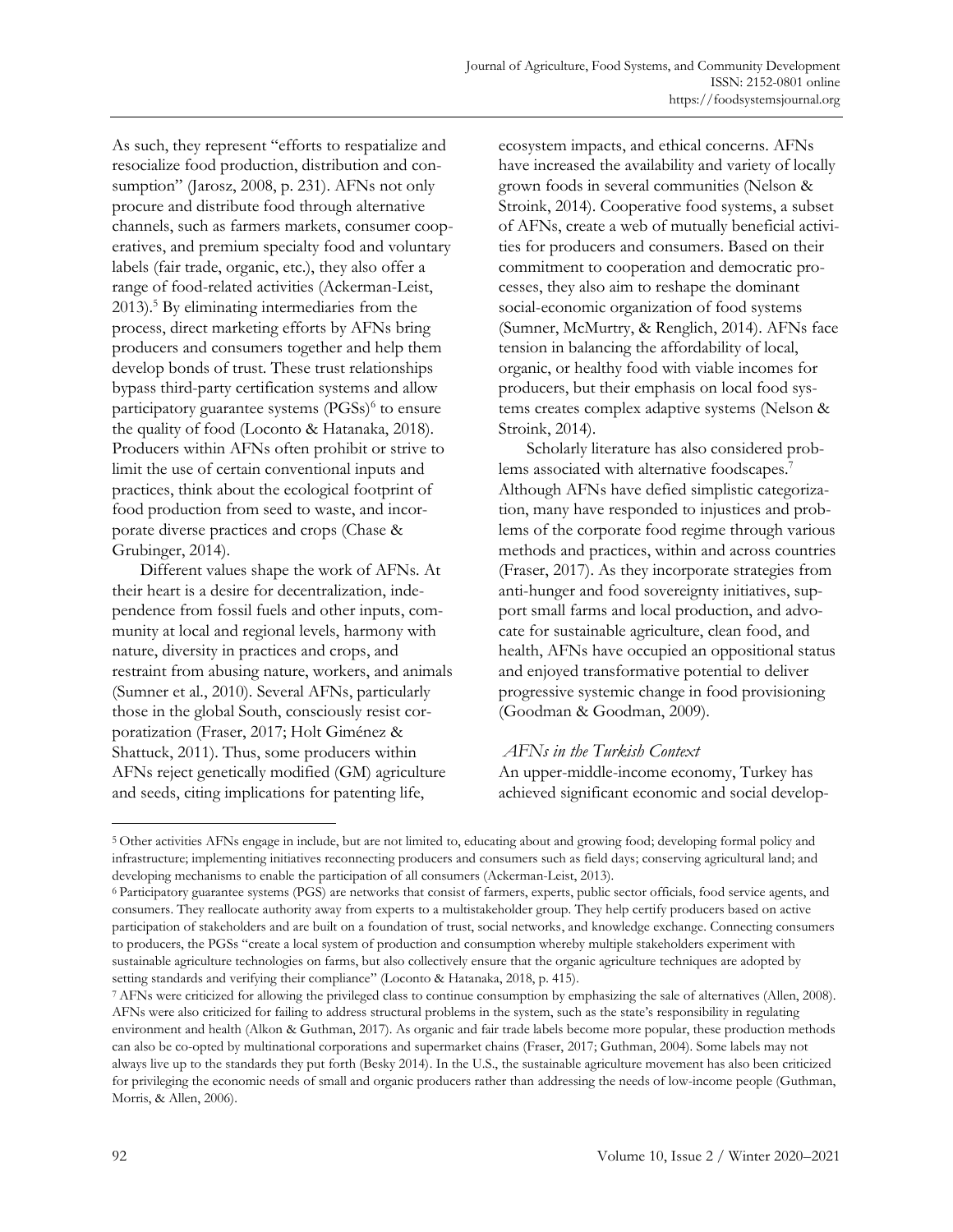ment results since the early 2000s (World Bank, 2017). The number of people living and employed in rural areas of Turkey has been declining since 2000, both in absolute and relative terms (Kan et al., 2019). As a result of legislative changes in 2013 (Law No. 6360), which redefined rural areas and classified villages as neighborhoods of municipalities, exact figures for the rural population are unknown (Republic of Turkey Ministry of Development, 2019).<sup>8</sup> Agricultural policies since the 2000s have expanded neoliberal policies into the agricultural sector, and state support for farming largely has been withdrawn (Aydın, 2010). Although Turkey recovered quickly from the 2009 global financial crisis and enjoyed high growth rates until 2015, this recovery also resulted in large external and internal imbalances (World Bank, 2017). Following a failed coup attempt in 2016 and geopolitical turmoil, Turkey's gross domestic product (GDP) was projected to decline by 3.8% in 2020 (World Bank, 2020). When the pandemic started, the burden of Turkey's external debt was already affecting its economy. The most prolonged recession of 2018 has been characterized by persistently low or negative rates of growth, dwindling investment performance, problems repaying debt, rising unemployment, a spiraling currency depreciation, and high inflation (Orhangazi & Yeldan, 2020). As prices in imported goods and inputs for agricultural prices have increased, food prices have also spiked, and the depreciation of the Turkish lira has reduced the purchasing power of consumers.

Legal changes, including the Wholesale-Market Law (Law No. 5957) and Seed Law (Law No. 5553), encouraged the consolidation of food distribution networks and supermarket chains and have made it difficult for small producers to compete against larger producers (Atasoy, 2017). A range of

food scares, including mad cow disease and bird flu, incurred significant economic and social costs and provoked consumer anxieties. The lengthening of food supply chains, increasing food imports, presence of synthetic ingredients in food, and scandals involving tainted food have also brought shifting nutritional advice to consumers, who have lost their trust in the state and markets (Atalan Helicke, 2020). While manufacturers and retailers have worked to re-establish consumer trust, grassroots movements by activists, consumers, and nongovernmental organizations (NGOs) in Turkey have also pursued initiatives to address these anxieties and establish closer links to producers. (Nizam & Yenal, 2020)

Similar to factors in the emergence of AFNs in the North, AFNs in Turkey focus on localization. In the Turkish context, "local" means working with other local organizations, groups, and initiatives on the basis of trust relationships, and following principles of ethics and justice in food access (Doğançayır & Kocagöz, 2018). Efforts in Turkey to shorten the food supply chain and promote localization include serving a specific geographic area (Kadıköy Cooperative), working with consumers in a particular place (Natural Food Network), and collaborating with producers in a certain place. Several AFNs in Turkey emphasize "good-cleanjust agriculture" principles (Çelik, 2016). They have also built stronger connections between small producers and consumers through organic farmers markets and weekly bazaars (*pazar*) 9 in urban centers of Istanbul and Ankara, and they have tapped into online forums to create collective initiatives. A common concern is urban consumers' access to food produced by sustainable practices or respect for labor justice.

The number of AFNs in Turkey that provide community supported agriculture (CSA) or partici-

<sup>8</sup> Coinciding with the aftermath of the 2009 global financial crisis, the agricultural policy changes resulted in "a mass urban flow (urban-directed migration), and the formation of extended (rural‒urban) settlement structures involving various types of mobility and novel living structures" (Öztürk, Topaloğlu, Hilton, & Jongerden, 2018, p. 516) A new phenomenon called "retirement villages" is changing village characteristics: People return to their hometowns or parents' villages to farm both as an "income-generating" activity and "as a strategy to resist commodification in agriculture" (Öztürk et al., 2018, p. 513).

<sup>9</sup> A *pazar* is an outdoor market serving different neighborhoods one day a week year around. These markets are managed by the municipalities. Middlemen often sell fresh fruits, vegetables, cheese, eggs, honey, legumes, and other dried food, along with small kitchen and bathroom items, such as pans, salt shakers, and mirrors. They often sell conventionally grown items without a label of the origin for fresh fruits and vegetables.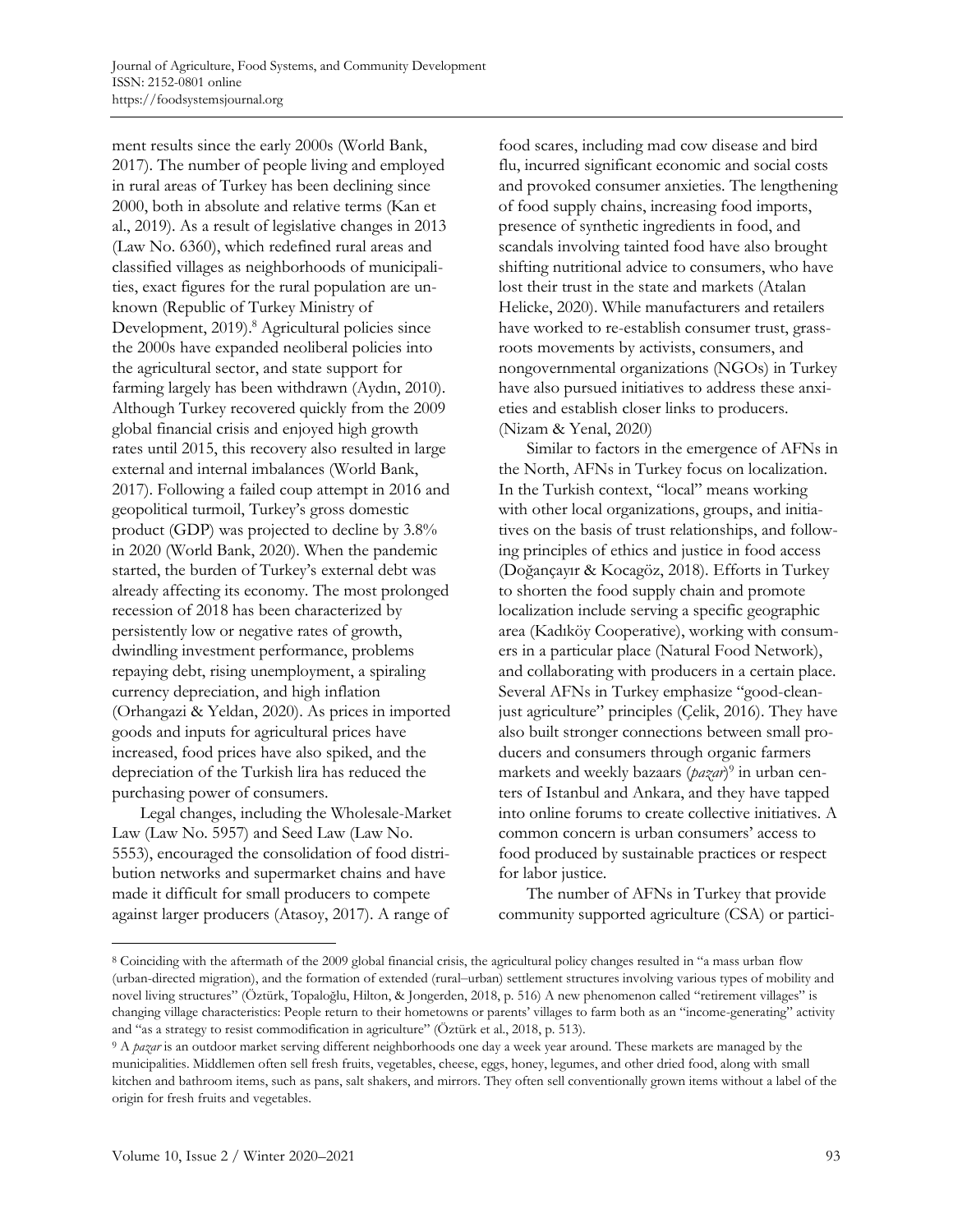patory guarantee systems (PGS) has increased from 10 in 2015 (Urgenci, 2016) to 43 in 2020 (Gıda Toplulukları, 2020). We date the emergence of these AFNs to the early 2000s and to two interlinked phenomena. First, the Buğday Association for Ecological Living (referred to as Buğday from now on), an Istanbul-based NGO, has been a leading actor in the clean and healthy food movement since its founding in 2002. Buğday has established organic farmers markets and a seed conservation and exchange network, initiated agricultural tourism (a project bringing volunteers to ecological farms), and implemented several other projects connecting consumers and producers. Similarly, its campaigns, such as its effort to ban toxic chemicals from agricultural production, have created public awareness about clean food. Altogether, these efforts have also contributed to the formation of a network of individuals who have become leaders in establishing food communities or working toward policy change (Buğday, n.d; Çanga, Kutlu, & Çalışkan, 2018). Second, Buğday and other actors established a network in 2004 to reduce the use and import of GM food in 2004, thereby enhancing solidarity and collective action among grassroots organizations.<sup>10</sup> Since then, the organizations within these networks have worked closely to build sustainable food systems. Led by an umbrella organization of environmental and consumer rights groups, academicians, groups representing agricultural engineers, producer associations (e.g., the Confederation of Farmer Unions), doctors associations, and organic certification agencies, the anti-GM platform made grassroots demands for clean and healthy food more visible in the public arena.

Before COVID-19, each AFN we examine had a well-established network and connected small producers engaged in sustainable food production practices with mainly middle-income urban consumers in major urban centers in Turkey. They had access to the crops grown by a diversity of producers, who maintained successful traditional varieties, such as heirloom varieties and landraces. Yet, these producers were flexible enough to incorporate innovation. These two AFNs generated sufficient

income to maintain their operations and support small producers. The producers they worked with farmed in different places in Turkey and relied mainly on family and friends for labor. Small producers may have high vulnerability to shocks due to their small or micro-scale operations, lack of access to insurance, and insufficient cash flow. Over the years, however, these AFNs devised methods to support small producers. They developed trust relationships among consumers and producers and remained active during political and economic crises in Turkey. In this sense, they effectively addressed disturbances and worked toward building a resilient food system while ensuring livelihoods for small producers.

Both the Natural Food Network and Kadıköy Cooperative emphasize collective food systems and reject hierarchy. The initiatives are organized differently. The Natural Food Network is a decentralized network. It emphasizes CSAs and PGS, coordinates exchanges between consumers (threefourths of whom are in Ankara) and producers around Turkey. Kadıköy Cooperative provides a physical space where fresh crops and processed food items are gathered from small producers throughout Turkey and sold to consumers in the Kadıköy neighborhood of Istanbul, with an emphasis on solidarity economy and grassroots mobilization.

## *COVID-19 and Response: Regulatory Measures and Impacts on AFNs*

Turkey reported its first COVID-19 case on March 11, 2020, and like many other countries, started to implement stay-at-home measures starting March 15. All K-12 education was closed for a week, then resumed remotely. All non-essential businesses were closed gradually between March 15 and March 21, while community prayers at mosques were banned. Age-based curfews for those over 65 years old and younger than 20 years old were implemented. Restaurants and pastry shops were kept open for to-go orders. Limited grocery store and supermarket hours (9 a.m. to 9 p.m.) were announced on March 24 throughout Turkey

<sup>10</sup> Turkey does not cultivate GM crops. It has imported GM animal feed since 2011, and continues food imports from countries that cultivate and process GM crops (Atalan Helicke, 2015).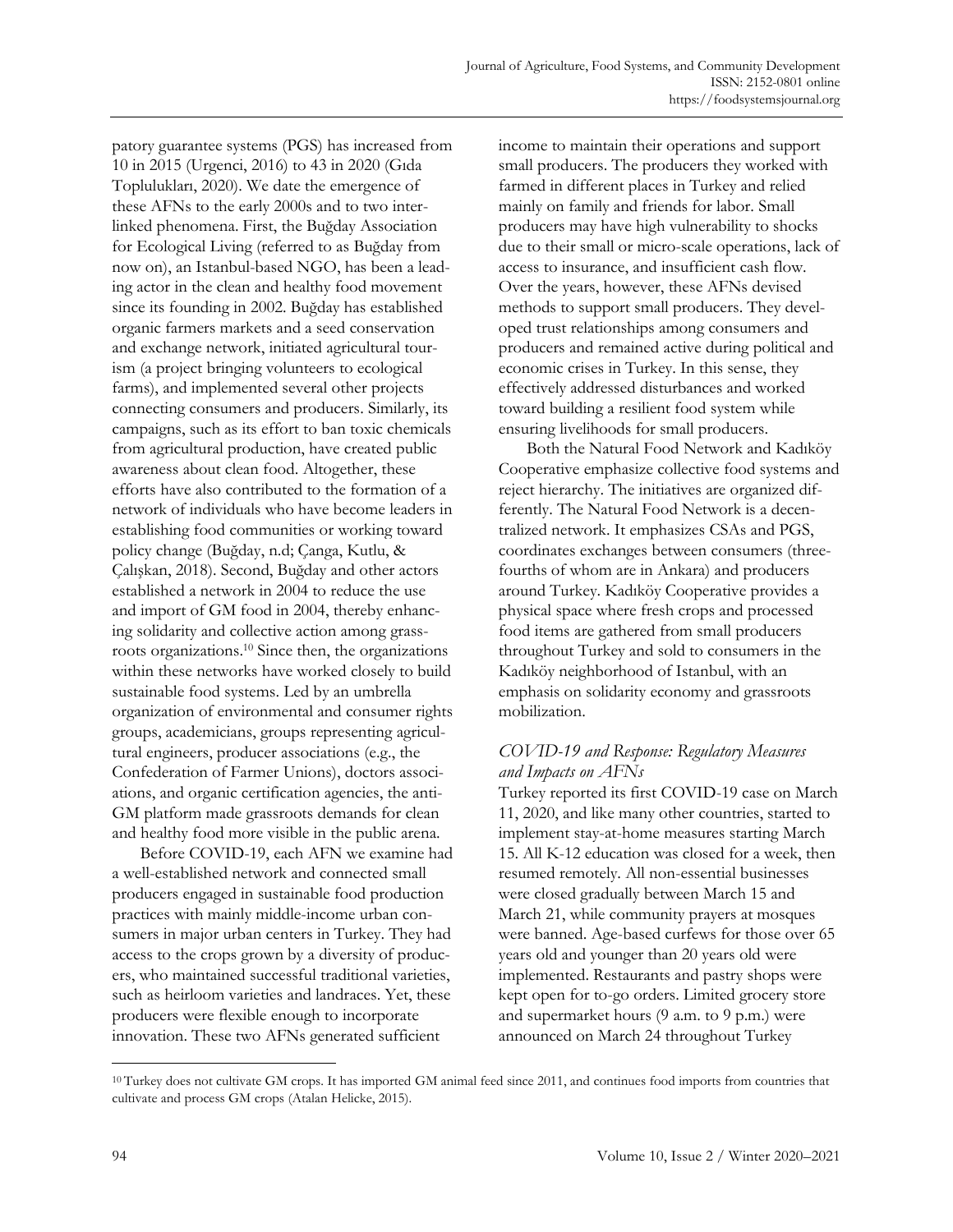(Karadağ, 2020). Farmers markets and *pazar* continued to operate under new guidelines, such as increased distance between stands, restrictions on the number of visitors, and the prepackaging of all food items. Grocery stores and supermarkets were allowed to admit only a limited number of customers at a time, corresponding to one tenth of their usual capacity (Karadağ, 2020). Lines of consumers in front of markets became common in densely populated areas of metropolitan cities, while some people resorted increasingly to online markets or market delivery systems. Restrictions on intercity travel did not extend to food and agricultural items. Even when there were delays, stocks were quickly replenished. Yet, the prices of a variety of food items increased dramatically (Yıldırım, 2020).

After the first few weeks, universal curfews were imposed in metropolitan cities, first over the weekends, then over extended holidays (April 23– 26 and May 16–19). <sup>11</sup> During weekend curfews, only bakeries selling bread and other food items and drinking water vendors were allowed to operate, provided they worked with a delivery system (CNNTürk.com, 2020). People were still not allowed to go outside their homes, except to shop in neighborhood grocery stores and bakeries or to receive home deliveries between specific hours (9 a.m.–2 p.m. during April 23–26, and 10 a.m.– 4 p.m. during May 16–19).

COVID-19 measures affected the agricultural sector in Turkey in many ways, as the pandemic coincided with both the planting and harvest seasons for different crops. In the fields, workers risked exposure to the virus and had to practice social distancing and wear masks. Although exceptions were granted by local authorities (Özdemir, 2020), many farmers were restricted from working outside due to the age-based curfews or safety measures. New guidelines for transportation and

for accommodation of seasonal farm workers were announced, but these largely failed to provide a safe working environment (Zırh et al., 2020). Since the agriculture sector was excluded from the government's Economic Stability Shield program to provide financial relief during the crisis, producers did not receive any financial support during this period.

## **Problem Statement**

Examining these two organizations in Turkey helps us understand how AFNs emphasizing collective food systems address short-term challenges during significant disruptions. These AFNs have shifted their operations and priorities in line with a shift in the regulatory environment and adapted different mechanisms to ensure that consumers and producers maintain trust. Although Turkey has been prone to lockdowns historically due to periodic political crises or authoritarian policies, <sup>12</sup> the period examined here represented the longest series of lockdowns for the majority of the population with consequences for food production (e.g., planting and harvest) and consumer access. A few of these lockdowns coinciding with religious holidays have led to a consumer rush to markets and increases in food prices (Abiral & Atalan-Helicke, 2020). However, general food availability has not fluctuated in Turkey. Reduced wages and loss of income have destabilized food security for some in large urban centers. In response, the solidarity mechanisms these AFNs fostered between consumers and producers provide a model of how to maintain both small producer livelihoods and urban food security.

### **Methods**

Case study research design, participant observation, and semistructured interviews allow us to understand the experiences, processes and practices of

<sup>11</sup> By June 1, 2020, Turkey reported a total of 166,000 COVID-19 positive cases and 4,609 deaths. The highest daily reported cases were about 2,000 in March; 5,000 in April; and 1,600 in May. Turkey eased most of the lockdowns by midsummer. It is compulsory to wear masks in Turkey (fines are charged to those who do not wear masks at 900 Turkish liras, equivalent to US\$130). As of November 12, 2020, Turkey reported a total of 404,000 cases and 11,200 deaths.

<sup>12</sup> For a generation over a certain age and for certain regions in Turkey, lockdowns are not uncommon, but for younger generations (particularly those in Ankara and Istanbul), lockdowns are a new phenomenon. Heper and Evin (1988) examine the protests, lockdowns, and political instability in Turkey after the 1970s, and the impact of the 1980 *coup d'état* on democracy and civilian-state relations. Mecellem (2018) discusses the continuing political crisis in Turkey's southeast starting in the 1990s and the impact of lockdowns on the human rights of Kurdish minorities.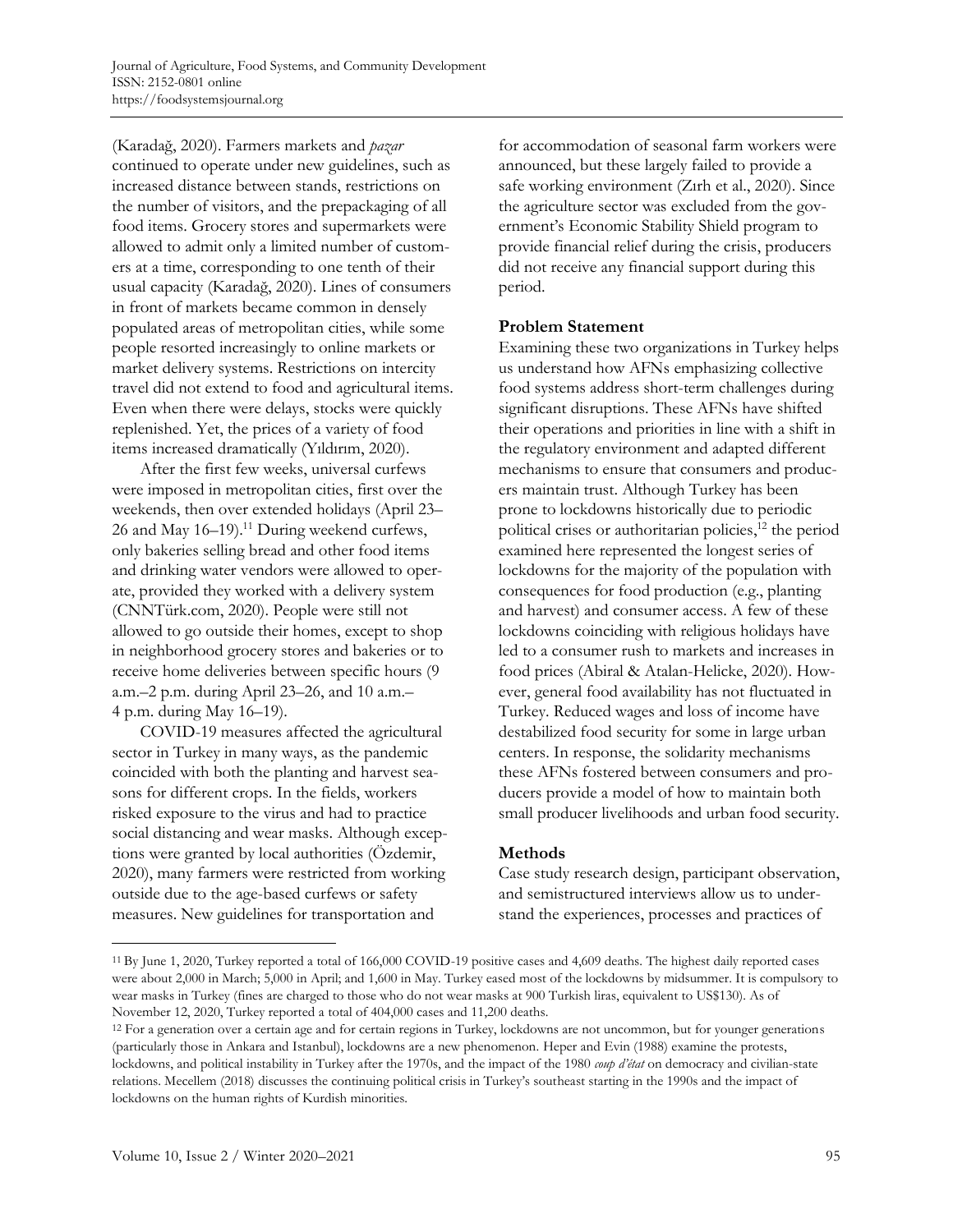AFNs (Jarosz, 2008). Case study methodology focuses on an intensive analysis of an individual unit (as a person or community) to understand the particularity and complexity of a phenomenon (Harrison, Birks, Franklin, & Mills, 2017). In the internet age, digital communication through email listservs as well as social media shares also has become part of the natural setting used in the analysis of case study research (DeWalt & DeWalt, 2011).

In this article, our analysis focuses on how these two AFNs responded to COVID-19 between March and May 2020. We examined email exchanges between producers and consumers in the online discussion group of Natural Food Network, and social media announcements of Kadıköy Cooperative between March 13, 2020, and May 25, 2020. In addition, we reviewed articles, reports, and popular news stories in English and Turkish about AFNs (after 2005) and COVID-19. We filtered these sources through keywords, such as food community, food group, food security, small farmer, COVID-19, coronavirus, and social-distancing measure. While the first author interviewed two producers in the Natural Food Network in July 2019 and two moderators in May 2020, the second author has been conducting ethnographic fieldwork with various actors involved in AFNs in western Turkey.

## **Case Studies**

# *Natural Food Network (Doğal Besin, Bilinçli Beslenme Ağı)*

## *Organizational background*

The Natural Food Network was established in 2009 to connect consumers in Ankara with producers who produce according to agro-ecological principles. The producers connect with consumers via an email listserv, WhatsApp, and a phone order system. After receiving orders, many producers ship their produce or processed food items via

courier service or postal shipments. Producers closer to Ankara deliver their products directly to drop-off points using their own vehicles.

There are 25 producers in Natural Food Network; 20 have been members for more than three years. Producers are located at different distances from Ankara, a city in central Anatolia with a semiarid continental climate. The closest producers are located in the villages of Güneşköy (50 km or 31 miles from Ankara), where there is an eco-village, and Tahtaörencik (104 km or 65 miles from the capital), which hosts a producer cooperative. These villages provide CSAs for vegetables, eggs, meat, cosmetic products, and herbal supplements.

The Natural Food Network provides over 100 different food and food products. While its initial mission was to expand "local production and local consumption," the limited availability of fresh fruits and vegetables due to the seasonality of production in Ankara requires the procurement chain to include all of Turkey (personal communication,<sup>13</sup> May 18, 2020). The service area of the Natural Food Network is "local": as of May 2020, 77% of its consumers are from Ankara, followed by 13% who are from Istanbul. These two urban centers constitute 90% of all its consumers. 14 Periodic consumer surveys since 2016 show that the Natural Food Network has an average of 203 new members per year. 15

The mission of Natural Food Network is multifold; it endeavors to establish trust among consumers and producers through direct marketing, support small producers, expand agro-ecological production, enable consumers' access to clean and healthy food, support CSAs and other food communities, engage in collective action to address the food system problems, and facilitate PGS that works on a volunteer and decentralized basis (DBB Katılımcı Sözleşmesi, 2019). The Natural Food Network coordinates visits to producers' fields. Although it does not require organic certification, the Natural Food Network requires producers to

<sup>&</sup>lt;sup>13</sup> The research protocol under the institutional review board states that the author would not disclose the identity of the research subjects, so personal communication cited in this article is anonymous.

<sup>14</sup> The total number of consumers in the Natural Food Network is 2,100 (since February 2016). They are distributed across 47 out of 80 cities of Turkey (personal communication, May 19, 2020).

<sup>15</sup> Membership was lower than average in 2009, in its initial year. As discussed below, membership is higher in 2020.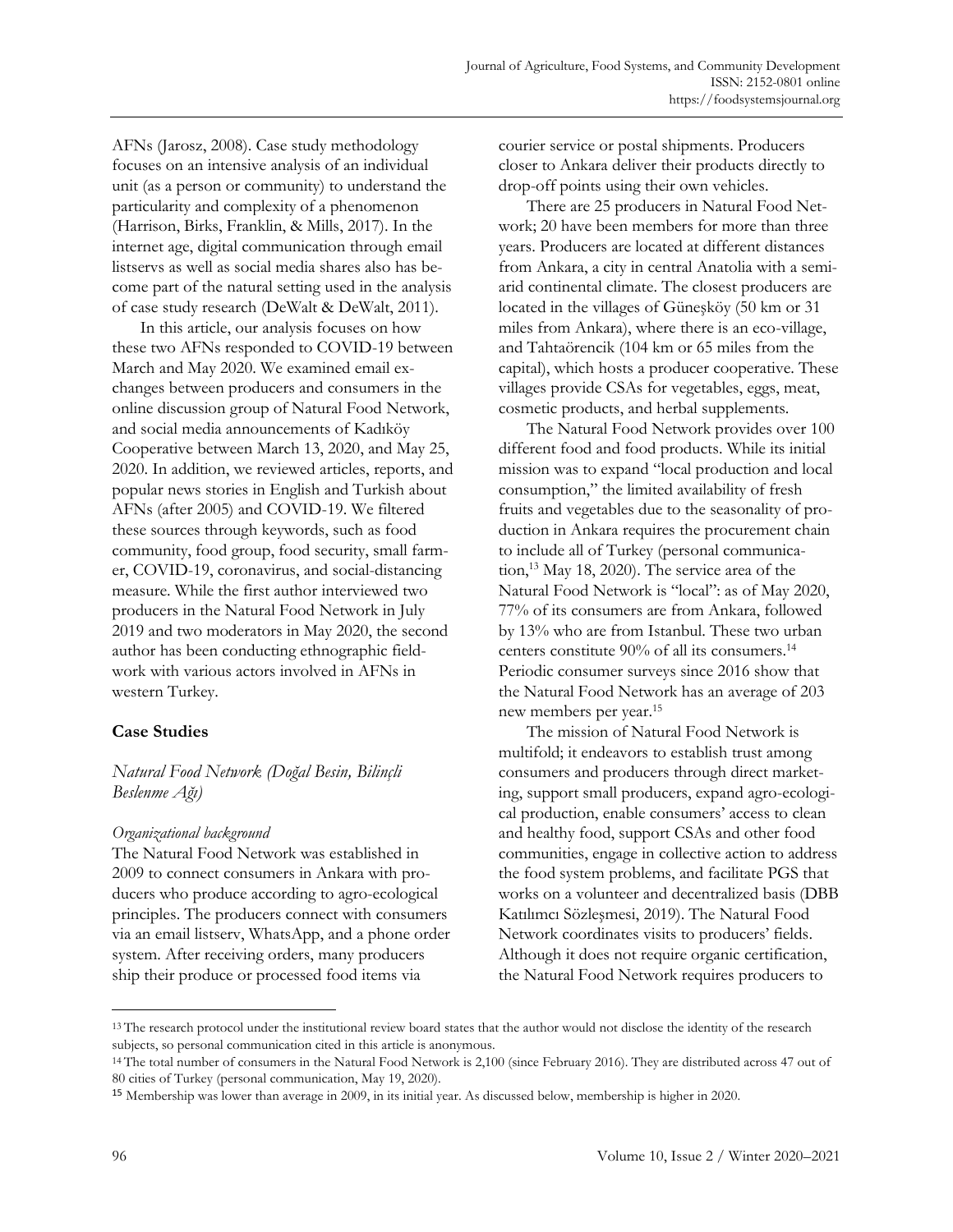follow agro-ecological principles. These include, but are not limited to, bans on chemical use, artificial insemination, conventional ready-to-use milk supplements for livestock, and added sugar for honeybees. The AFN also encourages the use of local or heirloom seeds, the conservation of local varieties, and the sustainable management of natural resources (DBB Katılımcı Sözleşmesi, 2019). The Natural Food Network requires regular updates from its producers on their production techniques and feedback from consumers about its producers and products. The Natural Food Network does not set prices for products but encourages solidarity in terms of setting prices (Uysal & Bektaş 2016). The assumption is that a fair price will address food security for consumers and livelihoods of producers (personal communication, May 19, 2020).

The Natural Food Network is run by voluntary moderators. As of 2020, there are five moderators, two of whom reside in Ankara. Prior to its recent annual meeting, all moderators were from Ankara. However, with the expansion of consumers to all of Turkey, the emphasis on Ankara has been removed (personal communication, May 18, 2020). The moderators facilitate feedback mechanisms among producers and consumers, and coordinate events and field days.

Since its establishment, the Natural Food Network has collaborated with the Buğday Association on different projects, including a project to provide direct, trustworthy access to natural and local produce project (Gıda Toplulukları, 2020). It cooperates with other food initiatives in Ankara on organizing workshops, special deliveries, and distribution days. It also supports the cooperatives in its network and encourages them to work together. These collaborations are based, in part, on the Natural Food Network's mission to encourage collectiveaction solutions to food system problems.

*The Natural Food Network's response to COVID-19* In the early days of the pandemic, the ability of the Natural Food Network to continue food distribution without major disruption received attention from Ankara Metropolitan Municipality. Natural Food Network moderators had several online meetings with the municipality and started a new initiative (in cooperation with the Buğday Association) to expand PGS to small producers around Ankara and provide market access for them (personal communication, May 19, 2020). Since the COVID-19 curfews were imposed, some of the Natural Food Network moderators, founders, or active producers have met several times with other AFNs to discuss the impact of COVID-19 and alternative pathways to build a resilient food system (personal communication, May 18, 2020). The Natural Food Network has pursued CSAs as a solidarity mechanism since its establishment and, during the COVID-19 crisis, moderators also called for a solidarity system between producers and consumers and among consumers to address the food security of urban consumers. Consumers paid extra for their purchases, and that revenue was then used to cover the cost of providing food for people in need. The calls were sporadic, and either the producer or network moderators could ask for a solidarity food package to be prepared anytime.<sup>16</sup>

The COVID-19 pandemic has increased the number of new members in the Natural Food Network system: March and April 2020 represented two of the busiest months in its previous four years. Several Natural Food Network producers have experienced an increase in sales, sometimes three times their regular sales, with a focus on nonperishable food items, such as flour and cracked wheat (*bulgur*). Some producers shared emails about the rise in demand and the pressure on them for shipment, whereas other producers and consumers also expressed concerns about the curfew measures and their impacts on courier shipments and producers' delivery systems. One producer reported running out of packing supplies and stopping shipments as a result. While most of the producers were able to continue the shipments and

<sup>16</sup> As of May 25, 2020, 1092 Turkish lira (US\$160) was collected in the solidarity system, and packages were sent to nine families, along with additional gifts of soaps and healing creams. In the system, the consumer can choose items or pay 90% of selected items (prepared in advance by the producer). The producer then pays the remaining 10% and ships the items to a family or individual in need, defined by the consumer or the Natural Food Network moderators.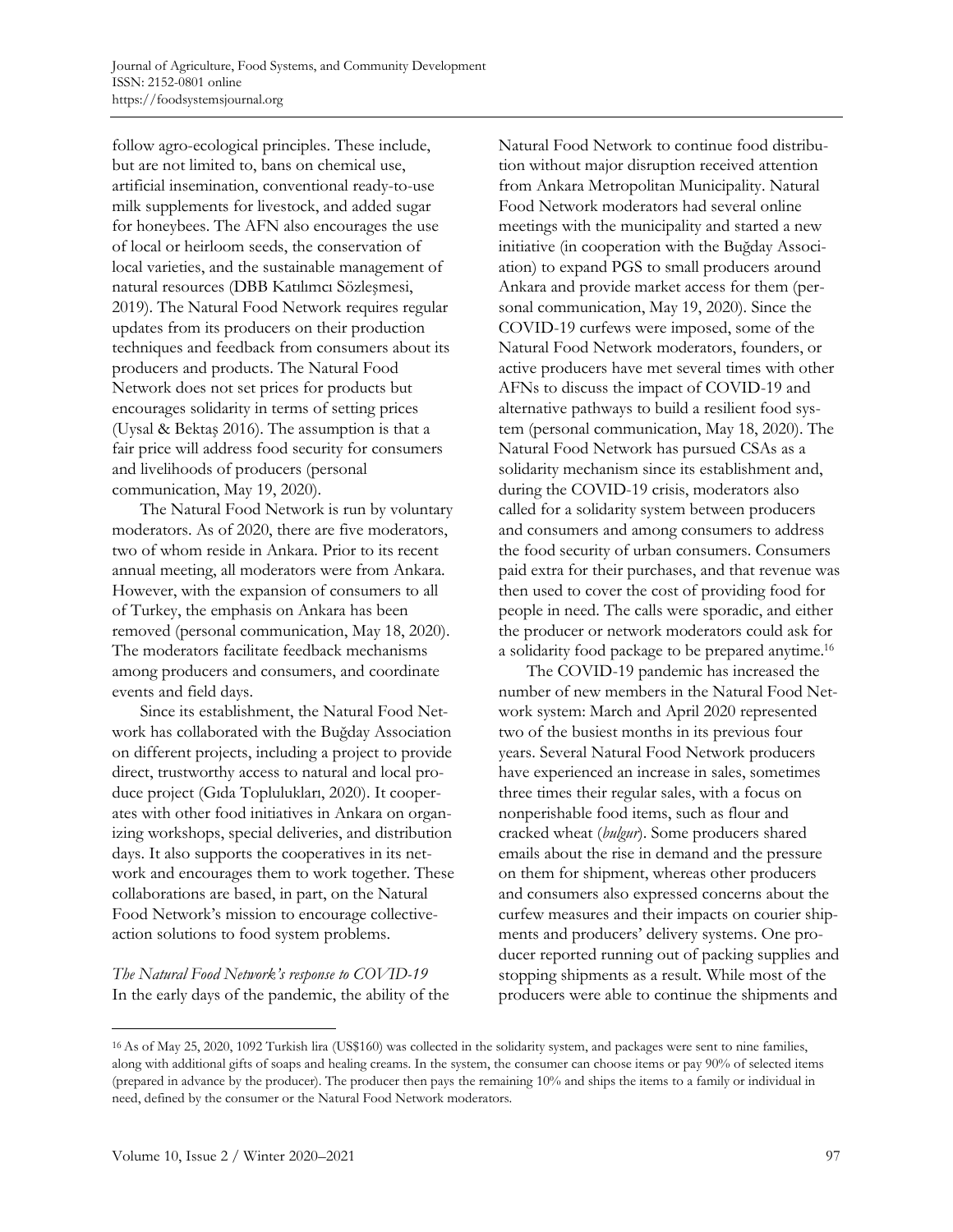address the rising demand, only one producer reported that he could not continue production and shipments due to COVID-19's impacts on his family (personal communication, May 18, 2020).

A few of the producers shared hopeful comments about the impact of COVID-19 on food systems and transformation potential for local and small production systems. Indeed, the Natural Food Network was approached by a rural development agency that asked it to provide training on how to shorten food supply chains. One moderator added that experts and policymakers "pay attention to [their] messages more carefully" and "work with [them] more closely" (personal communication, May 19,2020). One producer cooperative member who used to be a moderator reported an increasing number of people from Ankara going to their ancestors' villages to garden. He supported this growing interest, adding, "Although any interest in agriculture, particularly by the youth, should be celebrated, this is not [what we seek to accomplish] for agriculture" (personal communication, May 19, 2020). He emphasized his support for a group of local producers engaged in continuous cultivation of lands rather than retirees as part-time hobby gardeners. Because many of the producers in the Natural Food Network are small producers who rely on household labor, they did not report any challenges on labor shortages. Moderators were not directly involved in checking for sanitation and other practices employed by the producers since this is a decentralized initiative. Moderators shared additional education materials and their perspectives on COVID-19 impacts on the food system, and organized online Zoom meetings on food safety. Overall, the producers and consumers within the Natural Food Network did not report major bottlenecks in terms of access to and distribution of food. The diversity of products in their network, the availability of same products sold by different producers, and the transparency and open communication within the network has allowed its production and distribution systems to continue.

## *Kadıköy Cooperative*

*Organizational background* Kadıköy Cooperative started out as an initiative during the public forums organized in the Caferağa neighborhood of Kadıköy following the Gezi protests in 2013. After several gatherings in 2014 and a brief pause, the constituents convened again in 2015 to strengthen solidarity economies, support local production and consumption, popularize ecological and traditional farming methods, and transform consumption habits. Working closely with other consumer cooperatives in Istanbul and the Confederation of Farmer Unions (Çiftçi-SEN), volunteers compiled a list of producers to organize distribution of food packages in the neighborhood to those in need. After five distributions, the cooperative was officially established in 2016 and a small store opened. Until November 2019, the store was open with limited hours. Since then, a move to a bigger shop enabled the storage of a larger volume of items and longer hours (12–9 p.m. on weekdays, 10–6 p.m. on the weekend), making a larger number and variety of ecologically produced items available for urban consumers.

A nonprofit enterprise, the cooperative works on a volunteer, nonhierarchical, and participatory basis. It currently works with about 40 active volunteers. Five basic principles inform the activities of the cooperative: (1) "working with small producers without intermediaries" enables support for small-scale production; (2) "taking joint initiatives on production and consumption" helps devise collective processes by which to decide what, when, how, and how much to produce, which represents one definition of food sovereignty; (3) "collective work and sharing" create participatory and transparent mechanisms for internal and external organizing; (4) "ecological-social relations" are prioritized to support an ecological framework that cares about labor, nature, and the collective good; and (5) "social solidarity" is exercised to show solidarity with disadvantaged groups (Kadıköy Kooperatifi, n.d.). Any revenue supports the operations and sustainability of the cooperative, with a smaller amount delivered to other nonprofits for solidarity.

Kadıköy Cooperative sells food produced nonindustrially from heritage seeds and without chemicals or labor exploitation. There is a preference for producers in the following order: Women producers, organized producers, producers supporting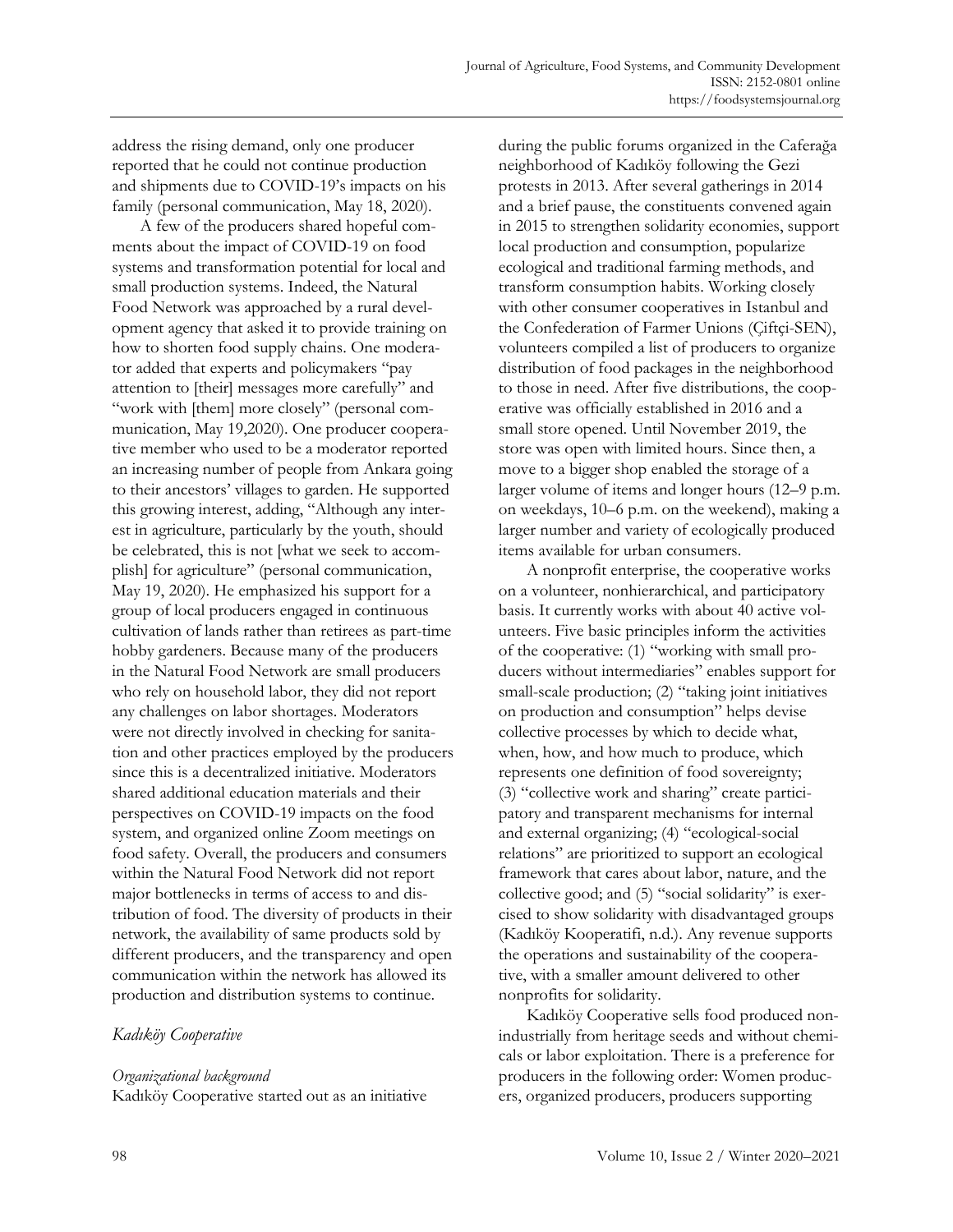organized consumer groups, disadvantaged producers, and subsistence farmers. A volunteer is assigned to every producer to maintain communications, place orders, and convey consumer feedback. The mediating work of the cooperative volunteers, who are also consumers, allows for a direct link between consumers and producers whereby producers' needs, worries, and problems can be communicated to consumers and solutions collaboratively found. Thus, the cooperative presents not only a shorter supply chain, but also a collective process to organize production and consumption. The store also serves as a meeting place for consumers and producers.

The store is open to the general public, and anyone who agrees with the above five principles is invited to join. The cooperative continues to procure from 42 producers and producer cooperatives in Turkey and supplies a range of products $17$  that include olives, olive oil, legumes, cheese, and fresh fruits and vegetables (when available). Eggs are supplied from one farm in Adapazarı (160 km or 99 miles); walnuts and chestnuts come from a producer in Bolu (260 km or 162 miles). The distance expands as some olive oil is procured from a cooperative in the Aegean coast (748 km or 465 miles), and some legumes come from Turkey's Eastern region (1,228 km or 763 miles). Similar to the challenges facing the Natural Food Network, it is not possible to procure the diversity of products for the cooperative in and around Istanbul. The stories of where products come from and how and by whom they are produced are shared through product labels. As part of solidarity efforts, customers who shop at the store can also buy products to be picked up by someone else. The clientele mostly consists of those who live in the neighborhood. To support localization, the cooperative encourages people coming from other neighborhoods to shop to connect with AFNs in their own neighborhoods.

Prices are higher than those in conventional markets, yet often cheaper than the prices of

organic-certified counterparts. Like the Natural Food Network, where there are no set prices, the cooperative refuses to negotiate with producers for cheaper prices to support their work. While these relatively higher prices limit who can shop at the store, the solidarity practice of buying for someone else so far has helped several people in need. Organizing laterally with other consumer cooperatives and food communities in Istanbul and receiving bulk shipments from producers is a big step toward reducing food prices. <sup>18</sup> Kadıköy Cooperative actively engages in similar organizing efforts with other groups, with the understanding that different levels of organizing—starting from the neighborhood to other scales—is a must for food sovereignty and food justice. This approach places the cooperative as a political project that seeks to create mechanisms to counter structural challenges and to address the needs of consumers and producers together, instead of privileging one over the other, as it has been suggested of some AFNs (Alkon & Guthman, 2017).

## *Kadıköy Cooperative's response to COVID-19*

In response to an increasing number of COVID-19 cases in Turkey, cooperative volunteers performed a thorough cleaning of the store. Kadıköy Cooperative decided to keep the store open only two hours per day, while increasing the number of volunteers on duty from one to two. Because indoor shopping was deemed risky but the weather was still cold, the Cooperative devised a new system. The door was kept closed; no customer could go inside. A list of items available was put in the front window, and some of these were put on a table for display. A flap door allowed the transfer of items to the customer (outside) by the volunteer (inside). Cooperative shifts depend on volunteer presence, and only a handful of volunteers were able to be on duty at the store, as many live with a high-risk senior person, are themselves at risk, or need to commute by using public transportation. Yet, the cooperative was able to stay open most of the days.

<sup>17</sup> In addition to food, Kadıköy Cooperative sells ecologically produced soap. Other non-food items produced by nonprofits and disadvantaged groups are also featured and sold to consumers as part of solidarity efforts.

<sup>18</sup> For instance, 14 food and consumer groups ordered one and a half tons of lentils from two producers in Kars in 2019, leading to a reduction in transportation costs.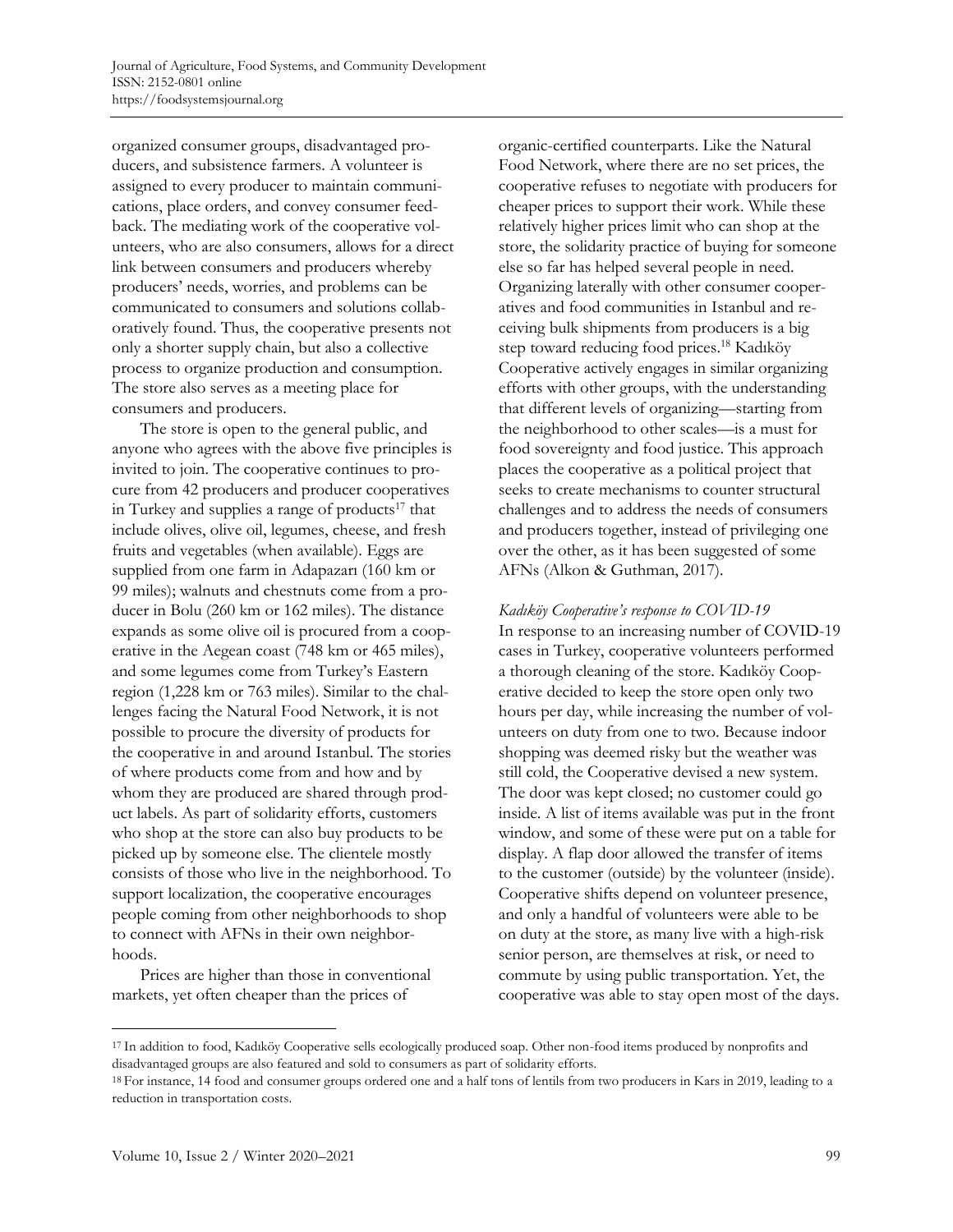The decision to keep the store open was informed by the needs of both producers and consumers. Cooperative sales generate significant income for many of the producers. Volunteers phoned the producers to check their well-being. The majority continued their production, processing, and shipments. While small producers relied on household labor, organized producers such as producer cooperatives continued to share the work. One producer, a farmer and baker using heritage seeds, stopped baking activities, but later resumed. Some producers over the age of 65 needed to obtain special permits, <sup>19</sup> but, overall, the products sold in the store were easily and quickly replenished. Regarding consumers, it is not possible to tell whether interest increased or how many people came to shop from outside of the neighborhood. While sales did not equal those before the pandemic, two-hour operations often yielded more than half of the sales usually completed in a ninehour shift.

In short, the cooperative functioned with little disruption by keeping both the volunteers and the consumers safe so long as the producers were able to function. In addition to the already existing solidarity mechanism by which consumers may buy goods for prospective shoppers, the cooperative used its solidarity funds to prepare solidarity packages. Through word of mouth, 36 solidarity packages were distributed to migrants, neighbors who lost their jobs, and others in need, thereby strengthening solidarity in the neighborhood.

## **Discussion**

Both organizations in Turkey have been working to "resocialize" the food system (Jarosz, 2008), with the consumer acquiring a more active role: consumers are asked to work closely with producers and activists (e.g., provide feedback, participate in cooperative activities) and engage with questions of food security, labor justice, and environmental sustainability. This involvement has become particularly important during COVID-19 as the response to a changing regulatory environment and restrictions have required flexible adaptations. While consumers in these AFNs continued to support small producers, they received regular updates about their challenges and possible disruption in distribution. They have also become more attuned to the food security of other consumers.

Both AFNs emphasize a decentralized and nonhierarchical structure. The voluntary moderators in the Natural Food Cooperative or volunteers in Kadıköy Cooperative who keep close communication with the producers ensure that the producers' livelihoods are protected and their questions and concerns are addressed. In the aftermath of COVID-19, both organizations regularly updated their consumers online and encouraged open communication about possible challenges. These quick, regular updates were critical to keeping the shop open and informing consumers daily (for Kadıköy Cooperative) and alert consumers about potential issues producers faced (for the Natural Food Cooperative). Not only did this close communication enhance the trust that had been built over time before COVID-19, it also allowed producers and consumers to work quickly and closely during times of crisis, such as COVID-19, in the form of preparation and distribution of solidarity packages for those in need. The solidarity packages constitute a new response, but build on and expand the cooperative economy models these AFNs follow.

Small producers within these AFNs in Turkey were able to continue their production and distribution without major issues during COVID-19. They provided their own labor or shared the labor with others (in the case of cooperatives) and did not need to travel far to process their items, which meant that even during the curfew measures they were able to supply fresh, clean, and healthy food to urban consumers. Both Istanbul and Ankara are

<sup>19</sup> There was no cost associated with the special permits to continue cultivation in the fields. Due to restrictions on intercity travel, a producer could go to their fields (in the administrative area of another city) by providing proof of Farmer Registration, land rental documents, and a permit paper issued by the local security forces. For those producers over the age of 65, the permit was dependent on the local security forces. In some places, producers were allowed to go to their own fields by showing Farmer Registration papers. In other places, they needed an additional permit issued by the Governor (which takes about 3 to 5 days for processing) to visit their own fields.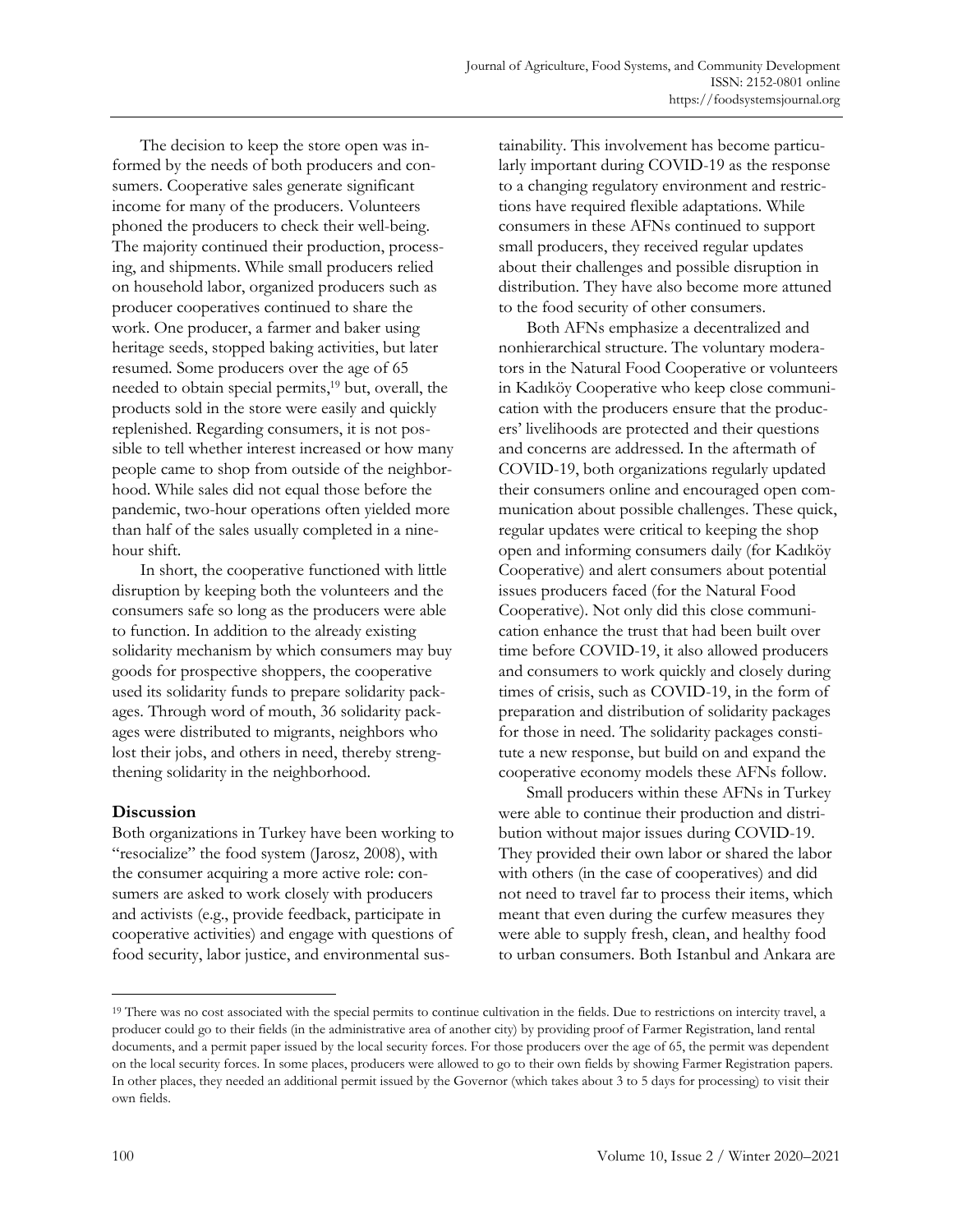densely populated urban centers that rely heavily on food shipments to the city. During the COVID-19 crisis, Turkey has not yet reported any major challenges in food distribution nor food shortages. Whereas food loss and food waste have been concerns related to COVID-19 disruptions in the global food supply chain, the shorter food chains in the two AFNs discussed here have provided an outlet for small producers to connect with consumers and address the rising demand by urban consumers who had to cook more food at home.

### **Conclusion**

Taken together, the response and initiatives of the two AFNs show that they were able to adapt to the disturbance in novel ways in a short time. Within the new regulatory landscape, they continued to provide economic opportunity for producers and healthy, fresh food for urban consumers. The trust that had been built between the consumers and producers through mutual practices over time proved vital at a time when the health crisis of COVID-19 demanded prompt and consistent responses and the cost of trusting others was particularly high. Both the Natural Food Network and Kadıköy Cooperative have been able to provide assurances to urban consumers and continue their operation. Their producers' responses, in turn, reflected their capacity and willingness to adapt in the face of uncertainty.

As a weakness, both of these AFNs relied on conventional shipment networks for the transport of food from producers to consumers. Pandemic

regulations in Turkey did not have a high impact on the shipment of goods. Shipment companies continued their business without major interruptions, although they ran into delays at times. That Natural Food Network and Kadıköy Cooperative rely on these companies for the procurement of products raises questions about the sustained resilience of their operations: would they have worked the way they did, if shipment companies were to malfunction during the crisis?

As the pandemic continues, the AFNs in Turkey have already started conversations with other state and non-state actors (municipalities, consumer cooperatives, nonprofit organizations) on how to adapt and to make their networks more responsive to disturbances. Whereas there is some discussion on adaptation, we suggest that AFNs in Turkey also engage in further conversation about diversifying their distribution channels and discuss how to make them more adaptable in case of further lockdowns and other safety measures during the ongoing pandemic.

## **Acknowledgments**

The authors would like to thank the volunteers of Kadıköy Cooperative and moderators and producers at Natural Food, Conscious Nutrition Network who participated in interviews. We also thank James C. Helicke, who provided editing suggestions. Finally, we thank three anonymous reviewers for their helpful feedback and valuable suggestions.

## **References**

- Abiral, B., & Atalan-Helicke, N. (2020). Trusting food supply chains during the pandemic: Reflections from Turkey and the U.S. *Food and Foodways, 28*(3), 226236. https://doi.org/10.1080/07409710.2020.1790147
- Ackerman-Leist, P. (2013). *Rebuilding the foodshed: How to create local, sustainable, and secure food systems*. Santa Rosa, CA: Post Carbon Institute.
- Alkon, A., & Guthman, J. (Eds.). (2017). *The new food activism: Opposition, cooperation, and collective action*. Oakland: University of California Press.
- Allen, P. (2008). Mining for justice in the food system: Perceptions, practices, and possibilities. *Agriculture and Human Values,* 25, 157–161. https://doi.org/10.1007/s10460-008-9120-6
- Aslan, B., & Demir, Y. (2018). Organik Tarımla Beslenme: Türkiye ve Istanbul [Organic agriculture and diets: Turkey and Istanbul]. *Beyond.Istanbul, 3,* 56–60.
- Atalan-Helicke, N. (2015). The halal paradox: Negotiating identity, religious values, and genetically engineered food in Turkey. *Agriculture and Human Values, 32*(4), 663–674. https://doi.org/10.1007/s10460-015-9585-z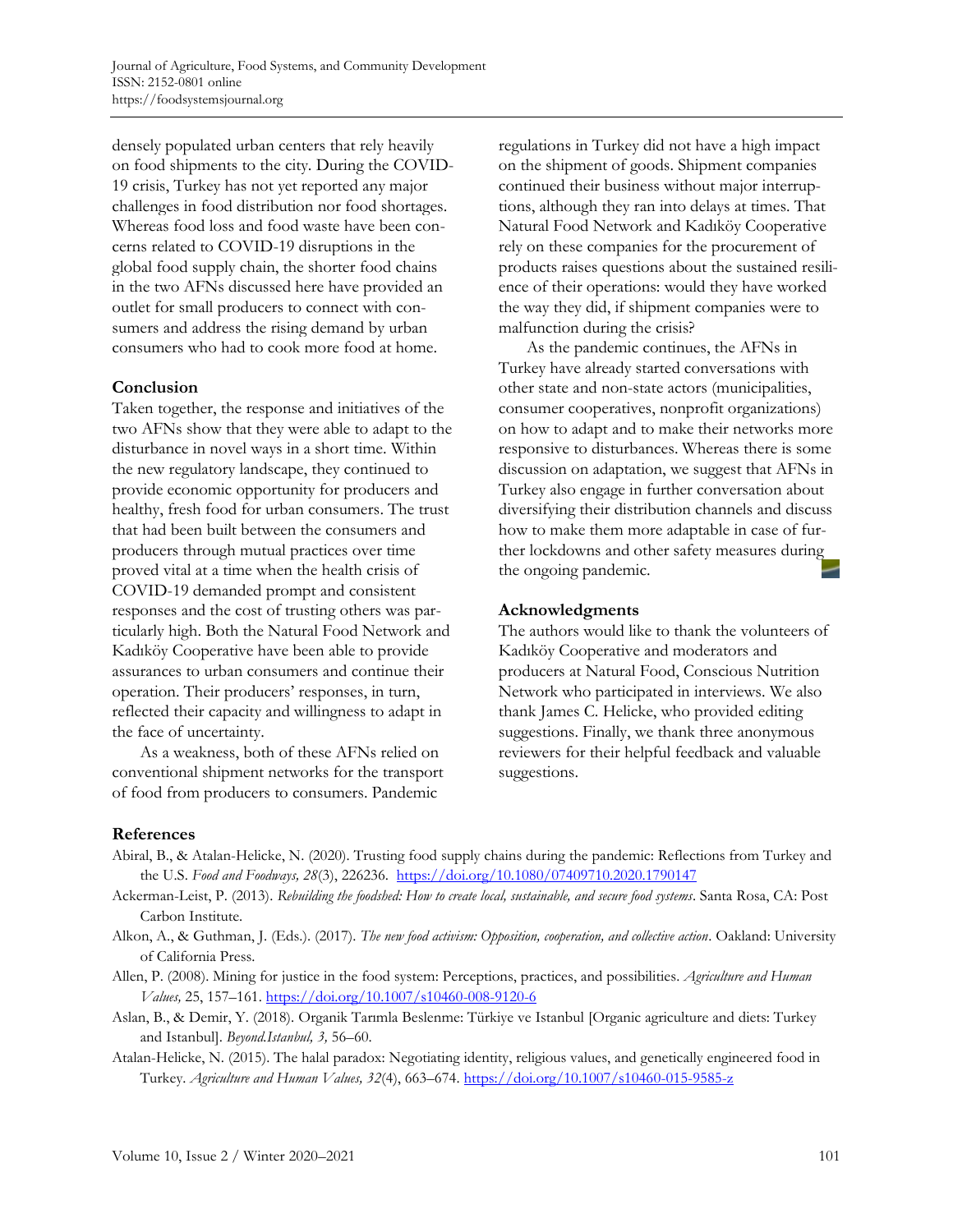- Atalan-Helicke, N. (2020). Access to healthy and clean food in Turkey: Food activism and mothers' concerns about shopping for change. In R. J. Bromwich, N. Richard, O. Ungar, M. Younger, & M. Symons (Eds.), *Environmental activism and the maternal: Mothers and mother earth in activism and discourse* (pp. 99–132)*.* Bradford, Ontario: Demeter.
- Atasoy, Y. (2017). *Commodification of global agrifood systems and agro-ecology: Convergence, Divergence and beyond in Turkey.*  Abington, UK, & New York: Routledge.
- Aydın, Z. (2010). Neo‐liberal transformation of Turkish agriculture. *Journal of Agrarian Change, 10*(2), 149–187. https://doi.org/10.1111/j.1471-0366.2009.00241.x
- Béné, C. (2020). Resilience of local food systems and links to food security—A review of some important concepts in the context of COVID-19 and other shocks. *Food Security, 12,* 805–822. https://doi.org/10.1007/s12571-020-01076-1
- Besky, S. 2014. *The Darjeeling distinction: Labor and justice on fair-trade tea plantations in India*. Berkeley: University of California Press.
- Blake, M. K., Mellor, J., & Crane, L. (2010). Buying local food: Shopping practices, place, and consumption networks in defining food as "local." *Annals of the Association of American Geographers, 100*(2), 409–426. https://doi.org/10.1080/00045601003595545
- Buğday. (n.d.). Buğday hareketinin dünü ve bugünü (Buğday movement, past and present). Retrieved September 15, 2020, from

https://www.bugday.org/blog/bugday-ekolojik-yasami-destekleme-dernegi/bugday-hareketinin-dunu-ve-bugunu/

- Chase, L., & Grubinger, V. (2014). *Food, farms, and community: Exploring food systems*. Lebanon: University of New Hampshire Press.
- Chin, C. F. (2020). The impact of food supply chain disruptions amidst COVID-19 in Malaysia. *Journal of Agriculture, Food Systems, and Community Development, 9*(4), 161–163. https://doi.org/10.5304/jafscd.2020.094.031
- Clapp, J. (2020, May 8). Spoiled milk, rotten vegetables and a very broken food system [Opinion column]. *The New York Times*. Retrieved from https://www.nytimes.com/2020/05/08/opinion/coronavirus-global-food-supply.html
- CNNTürk.com. (2020, April 1). İçişleri Bakanlığı genelge ile duyurdu: işte yeni önlemler [The Ministry of Interior announced new measures]. Retrieved from

https://www.cnnturk.com/video/turkiye/icisleri-bakanligi-genelge-ile-duyurdu-iste-yeni-onlemler

- Crush, J., & Si, Z. (2020). COVID-19 containment and food security in the Global South . *Journal of Agriculture, Food Systems, and Community Development*, *9*(4), 149–151. https://doi.org/10.5304/jafscd.2020.094.026
- Çanga, A. Ç., Kutlu, T., & Çalışkan, H. (2018). Tarım Turizminin Dünyada ve Türkiye'deki uygulamaları. *International Journal of Tourism, Economics and Business Sciences, 2*(2), http://www.ijtebs.org/
- Çelik, Z. (2016). Gıda Toplulukları ve Aracısız Ürün Ağı Analizi. *Meyve Bilimi, 1,* 26–32. Retrieved from https://dergipark.org.tr/en/pub/meyve
- DBB Katılımcı Sözleşmesi. (2019). Natural Food Conscious Nutrition Network participant contract, v 2.1. Retrieved from https://drive.google.com/file/d/1HgDvMcI7AeTrgPWp9h7h1vbPfuaNT8RP/view
- Değirmenci, S. (2020, May 2). *Tarım ve gıdada bu neyin hızı? [Why this speed in agriculture and food?]* Bianet. Retrieved from http://bianet.org/biamag/toplum/223681-tarim-ve-gidada-bu-neyin-hizi
- Dewalt, K. M., & DeWalt, B. R. (2011). *Participant observation: A guide for fieldworkers* (2nd ed.). Lanham, MD: AltaMira.
- Doğançayır, C. M., & Kocagöz, U. (2018). Alternatif Gıda İnisiyatifleri Söyleşileri [Interviews with Alternative Food Initiatives]. *Beyond.Istanbul, 3,* 72–73.
- Elejalde-Ruiz, A. (2020, May 6). Meat shortage means Chicago shoppers face buying limits, higher prices, fewer choices as coronavirus stresses supply. *Chicago Tribune*. Retrieved from https://www.chicagotribune.com/coronavirus/ct[coronavirus-meat-buying-limits-higher-prices-20200505-z3xknel2bbgihlebfa7gxdqwaq-story.html](https://www.chicagotribune.com/coronavirus/ct-coronavirus-meat-buying-limits-higher-prices-20200505-z3xknel2bbgihlebfa7gxdqwaq-story.html)
- Fraser, A. (2017). *Global foodscapes: Oppression and resistance in the life of food*. Abington, UK & New York: Routledge.

Gallagher, D., & Kirkland, P. (2020, April 27). Meat processing plants across the US are closing due to the pandemic. Will consumers feel the impact? *CNN Business.* Retrieved from

https://www.cnn.com/2020/04/26/business/meat-processing-plants-coronavirus/index.html Gıda Toplulukları (2020). Food groups. Retrieved from http://gidatopluluklari.org/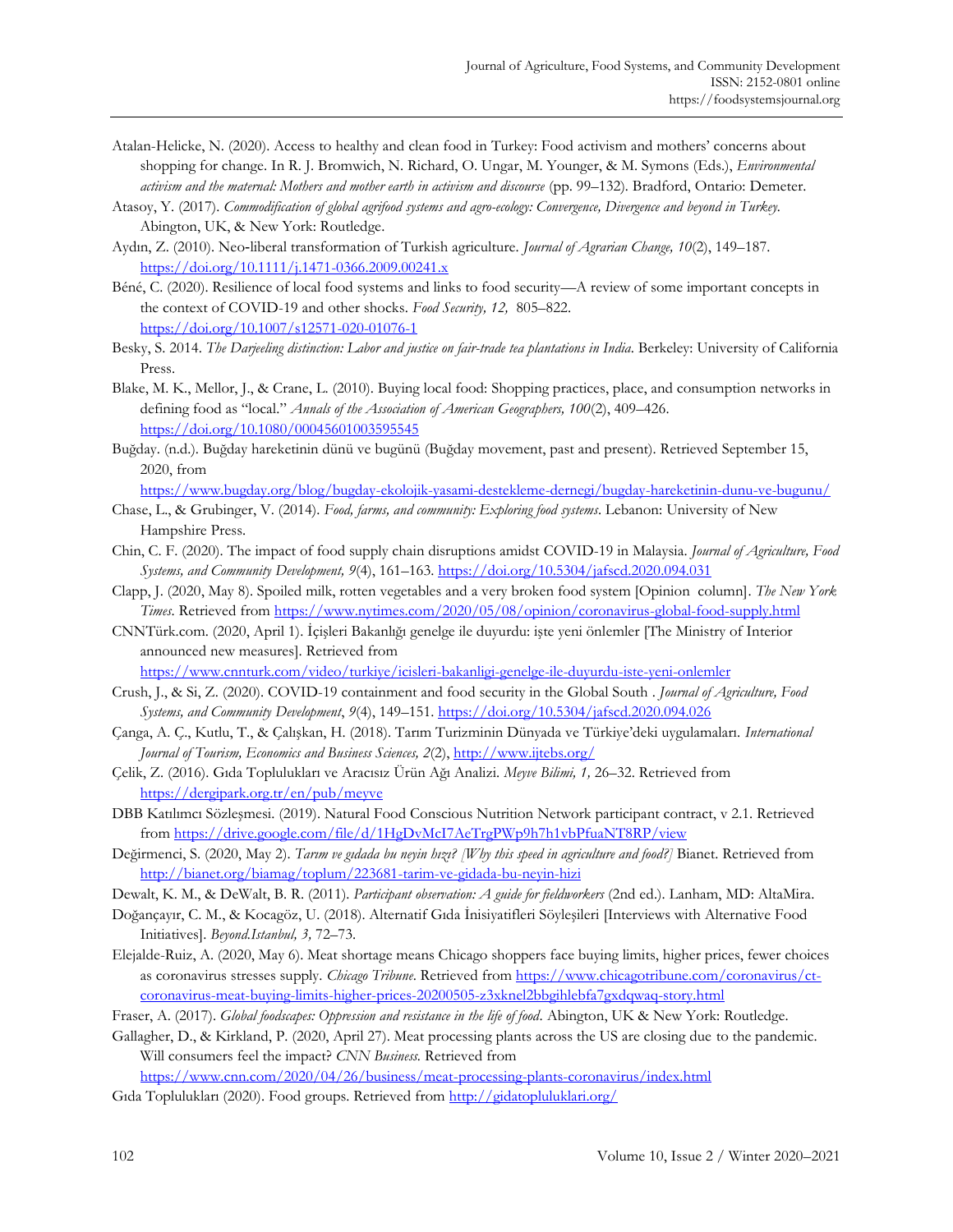- Goodman, D., & Goodman, M. K. (2009). Alternative food networks. In R. Kitchin & N. Thrift (Eds.), *International Encyclopedia of Human Geography* (1st ed.) (pp. 208–220). Amsterdam: Elsevier.
- Guthman, J. (2004). *Agrarian dreams: The paradox of organic farming in California*. Berkeley: University of California Press.
- Guthman, J., Morris, A. W., & Allen, P. (2006). Squaring farm security and food security in two types of alternative food institutions. *Rural Sociology, 71*(4), 662–684. https://doi.org/10.1526/003601106781262034
- Harrison, H., Birks, M., Franklin, R., & Mills, J. (2017). Case study research: Foundations and methodological orientations. In *Forum: Qualitative Sozialforschung/Forum: Qualitative Social Research, 18*(1), Art. 19. https://doi.org/10.17169/fqs-18.1.2655
- Held, L. (2020, April 15). Food Distribution 1010: What happens when food supply is disrupted by a pandemic. *Civil Eats.* [Retrieved from https://civileats.com/2020/04/15/food-distribution-101-what-happens-when-the-food](https://civileats.com/2020/04/15/food-distribution-101-what-happens-when-the-food-supply-is-disrupted-by-a-pandemic/)supply-is-disrupted-by-a-pandemic/
- Heper, M., & Evin, A. (Eds.). (2011). *State, democracy, and the military: Turkey in the 1980s*. Berlin: Walter de Gruyter.
- Holt Giménez, E., & Shattuck, A. (2011). Food crises, food regimes and food movements: Rumblings of reform or tides of transformation? *The Journal of Peasant Studies*, *38*(1), 109–144. https://doi.org/10.1080/03066150.2010.538578
- Jarosz, L. (2008). The city in the country: Growing alternative food networks in Metropolitan areas. *Journal of Rural Studies, 24*(3), 231–244. https://doi.org/10.1016/j.jrurstud.2007.10.002
- Kadıköy Kooperatifi. (n.d.). Hakkımızda. Retrieved June 15, 2020, from https://www.kadikoykoop.org/hakkimizda/
- Kan, M., Tosun, F., Kan, A., Gokhan Dogan, H., Ucum, I., & Solmaz, C. (2019). Young farmers in agriculture sector of Turkey: Young Farmers Support Program. *Journal of Agricultural Science & Technology*, *21*(1), 15–26. http://jast.modares.ac.ir/article-23-16634-en.html
- Karadağ, K. (2020, March 24). Marketlere ve toplu taşıma araçlarına yönelik koronavirüs tedbirleri artırıldı [Coronavirus measures for markets and public transport increased]. *Anadolu Ajansı*. Retrieved from [https://www.aa.com.tr/tr/koronavirus/marketlere-ve-toplu-tasima-araclarina-yonelik-koronavirus-tedbirleri](https://www.aa.com.tr/tr/koronavirus/marketlere-ve-toplu-tasima-araclarina-yonelik-koronavirus-tedbirleri-artirildi/1776781)artirildi/1776781
- Larder, N., Lyons, K., & Woolcock, G. (2014). Enacting food sovereignty: Values and meanings in the act of domestic food production in urban Australia. *Local Environment*, *19*(1), 56–76. https://doi.org/10.1080/13549839.2012.716409
- Levkoe, C. Z. (2014). The food movement in Canada: A social movement network perspective. *Journal of Peasant Studies, 41*(3), 385–403. https://doi.org/10.1080/03066150.2014.910766
- Loconto, A., & Hatanaka, M. (2018). Participatory guarantee systems: Alternative ways of defining, measuring, and assessing 'sustainability.' *Sociologia Ruralis, 58*(2), 412–432. https://doi.org/10.1111/soru.12187
- Mecellem, J. G. (2018). Human rights trials in an era of democratic stagnation: The case of Turkey. *Law & Social Inquiry*, *43*(1), 119–151. https://doi.org/10.1111/lsi.12260
- Nelson, C. H., & Stroink, M. L. (2014). Accessibility and viability: A complex adaptive systems approach to a wicked problem for the local food movement. *Journal of Agriculture, Food Systems, and Community Development, 4*(4), 191–206. https://doi.org/10.5304/jafscd.2014.044.016
- Nizam, D. & Yenal, Z. (2020). Seed politics in Turkey: The awakening of a landrace wheat and its prospects. *The Journal of Peasant Studies* 47(4), 741-766. https://doi.org/10.1080/03066150.2019.1708725
- Orhangazi, Ö., & Yeldan, E. (2020). *Re-making of the Turkish crisis* (Working Paper Series 504). University of Massachusetts Amherst Political Economy Research Institute. Retrieved from https://www.peri.umass.edu/publication/item/1254-re-making-of-the-turkish-crisis
- Özdemir, Ö. (2020, April 6). *Koronavirüs salgını, Türkiye'de gıda ve tarım sektörü için risk barındırıyor mu? [Does coronavirus pandemic pose any risk for Turkey's food and agriculture sector?]* BBC News Turkey. Retrieved from https://www.bbc.com/turkce/haberler-turkiye-52175470
- Öztürk, M., Topaloğlu, B., Hilton, A., & Jongerden, J. (2018). Rural‒urban mobilities in Turkey: Socio-spatial perspectives on migration and return movements. *Journal of Balkan and Near Eastern Studies, 20*(5), 513–530. https://doi.org/10.1080/19448953.2018.1406696
- Perrett, A., & Jackson, C. (2015). Local food, food democracy, and food hubs. *Journal of Agriculture, Food Systems, and Community Development*, *6*(1), 7–18. https://doi.org/10.5304/jafscd.2015.061.003